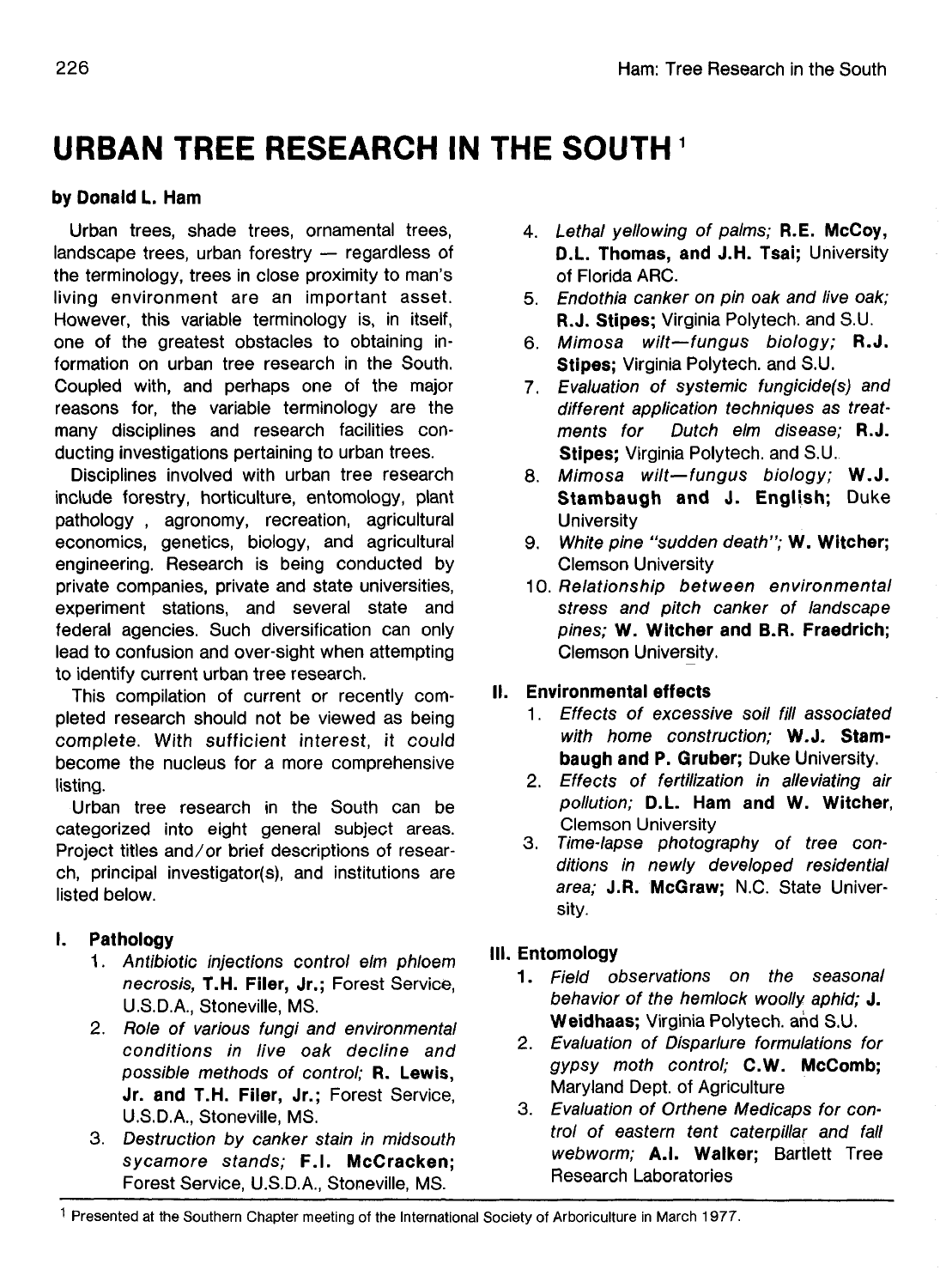### **IV. Tree breeding and selection**

- 1. Cytogenetics, breeding, and evaluation of shade trees; **F.S. Santamour, Jr.;** U.S. National Arboretum
- 2. Field evaluation and observation of new shade tree selections; **P. Normandy;** Bartlett Tree Research Laboratories
- 3. New landscape plants for Texas; E.L. **McWilliams;** Texas A&M
- 4. Factor affecting the propagation, production, establishment, and maintenance of urban trees; **C.E. Whitcomb;** Oklahoma State University
- 5. Evaluation of flowering fruit trees for the urban landscape; **R.P. Lane;** Georgia Agric. Extension
- 6. Propagation and evaluation of ornamental trees for use in Georgia; T.S. **Davis;** Georgia Agric. Exp. Station
- 7. Factors affecting the desirability of forest trees for landscaping; **T.S. Davis;** Georgia Agric. Exp. Stationn
- 8. Shade tree cultivars; **H. Van de Werken;** University of Tennessee

#### **V. Influence on urban environments**

1. An ecological systems approach to community noise abatement; **B.K. Huang;** N.C. State University

#### **VI. Social aspects**

1. Substitutability of urban open space, for forest and rural areas; **H.K. Cordell;** N.C. State University

#### **VII. Inventory**

1. Time-interval multiband remote sensing fof analyzing urban forested areas; J.O. **Lammi;** N.C. State University

#### **VIII.Economics aspects**

1. Factors affecting utilization and expansion potential for ornamental plants and turf; T.D. Phillips, C.O. Box and **L.A. Estes, Jr.;** Mississippi State University; and **M.B. Badenhop;** University of Tennessee

This limited list is indicative of the difficulty in

obtaining research information, a lack of urban tree research in the South or both. Success in retrieving current research information on urban trees appears to depend on several factors:

- 1. A personal knowledge of on-going projects.
- 2. An awareness of individuals involved with urban tree research.
- 3. A comprehensive ability to utilize computerized information retrieval systems.

Success in using the first two approaches is time consuming and largely limited by the interests and professional discipline of the inquirer. Very excellent research of individuals that are not widely known is often overlooked as a result. The computerized retrieval system appears ideal. In an attempt to have as complete a research listing as possible for this presentation, I made a very broad, comprehensive (I thought) request through the U.S. Department of Agriculture's Current Research Information System. I received a list of ten research projects, eight of which were pertinent!

What is the solution? Obviously, a clearinghouse for current research information is needed, but the means of establishing a workable system is not a readily evident. One possibility would be to have one appropriate researcher or extension employee in each state compile and maintain a comprehensive research list for his state. If the Forest Service initiates an active urban forestry research program, it may develop a mechanism for compiling a general list of pertinent research projects. Some type of research information clearinghouse needs to be established soon. If we wait for the perfect system, we will never start.

Do we need more research? Yes! Our knowledge of tree genetics and selection, maintenance, protection, pests, soil-water-air relationships, utilization, and social and environmental benefits is still in its infancy. In addition, we cannot depend totally on research from other regions of the country. For example, tree species, pest problems, soils, and weather conditions vary from other areas of the country and even within the southern region.

General areas warranting investigation include: